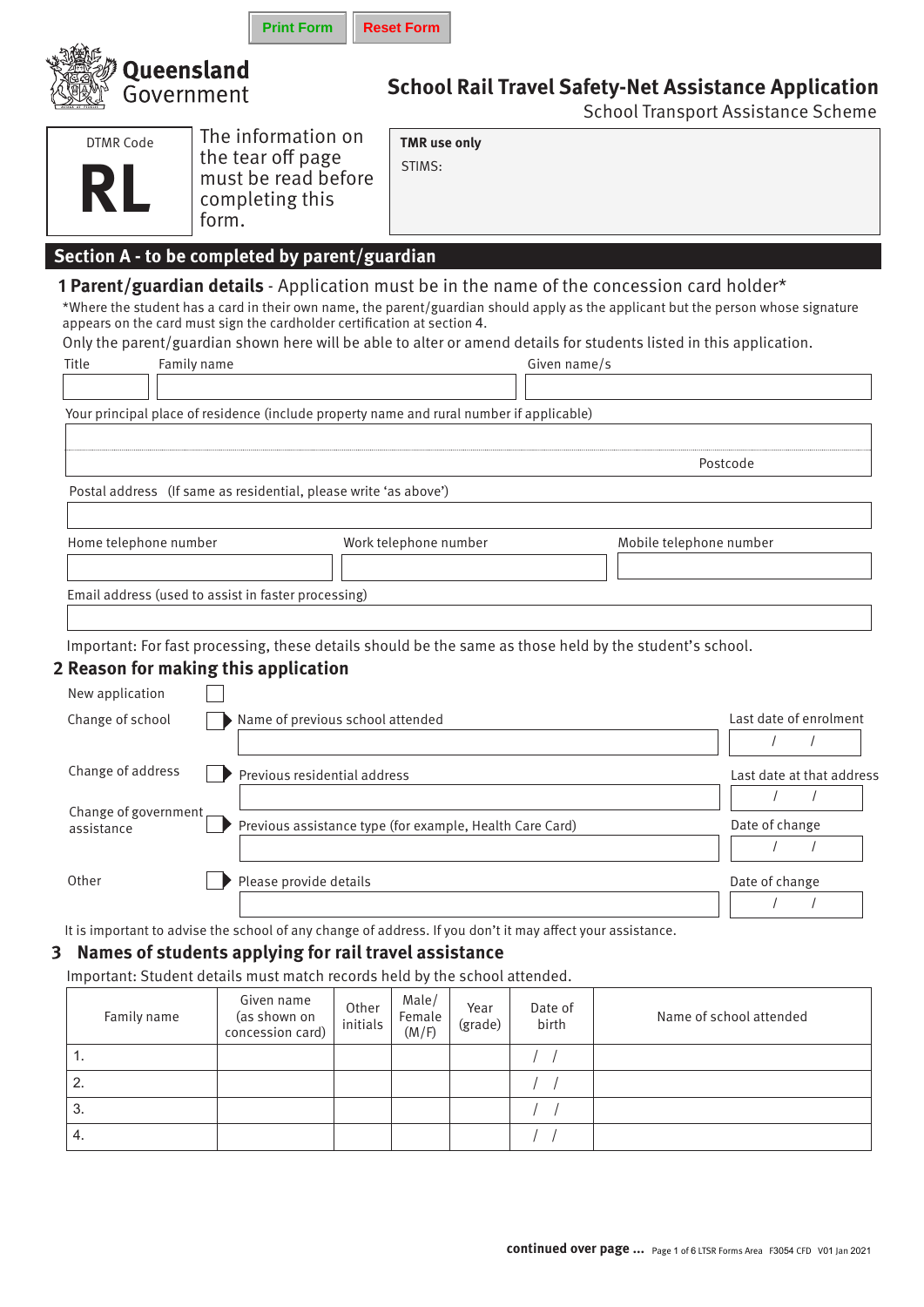### **School Rail Travel Safety-Net Assistance Application continued...**

# **4 Government assistance details**

Please provide details of the assistance type held by the applicant. Each student's individual reference number must be provided as well as the applicant's card number. If the student has a card in their own name and the parent/guardian has a card that also lists that student, please submit that application under the parent/guardian's concession card. You **must** supply a photocopy of current documentary evidence with your application. This copy must show the CRN of each student applying for assistance. If you don't it may delay approval of your assistance (refer section B). **Assistance type\*** HCC Health Care Card PCC - Pensioner Concession Card

| <b>ASSISTATIVE TYPE</b> TICL HEALTH CATE CATE | VA - Veterans' Affairs Pensioner Concession Card | FLL - FEIISIUIIEI LUIILESSIUII LAIU<br>CPO - Child Protection Order  |             |  |  |  |
|-----------------------------------------------|--------------------------------------------------|----------------------------------------------------------------------|-------------|--|--|--|
| Applicant's name<br>(as shown on card)        | Assistance type*<br>(please tick $\checkmark$ )  | CRN/Entitlement number<br>(not needed for Child Protection<br>Order) | Expiry date |  |  |  |
|                                               | <b>HCC</b><br>CPO l<br>PCC<br>VA                 |                                                                      |             |  |  |  |
| Student's name                                | Assistance type*                                 | CRN/Entitlement number<br>(not needed for Child Protection           | Expiry date |  |  |  |
| (as shown on card)                            | (please tick $\checkmark$ )                      | (Order                                                               |             |  |  |  |

| (as siluwii uli calu) | (prease tick $\mathbf{v}$ )                 | Order) |  |
|-----------------------|---------------------------------------------|--------|--|
| 1.                    | CPO<br>PCC<br>VA<br>HCC                     |        |  |
| 2.                    | CPO  <br> PCC <br>HCC  <br>VA               |        |  |
| 3.                    | PCC I<br>CPO<br>HCC  <br><b>VA</b>          |        |  |
| 4.                    | CPO <sup> </sup><br>HCC<br><b>PCC</b><br>VA |        |  |

**Cardholder Certification** - must be signed by the cardholder

I authorise:

- the Department of Transport and Main Roads (TMR) to use the Centrelink Confirmation eServices to perform a Centrelink/ Department of Veteran Affairs' (DVA) enquiry of my Centrelink/DVA customer details, concession card status and/or original date of grant in order to enable TMR to determine if I qualify for the School Transport Assistance Scheme
- the Australian Government Department of Human Services to provide the results of that enquiry to TMR.

I understand that:

- TMR will use the information I have provided to confirm my eligibility for the School Transport Assistance Scheme
- the Department of Human Services will disclose to TMR personal information including my name, address, concession card type, original date of grant and status
- this consent, once signed, remains valid while I am a customer of TMR unless I withdraw it by contacting TMR or the Department of Human Services
- I can obtain proof of my circumstances/details from the Department of Human Services and provide it to TMR so that my eligibility for the School Transport Assistance Scheme can be determined
- if I withdraw my consent and do not provide proof of my concession/details I may not be eligible for the School Transport Assistance Scheme provided by TMR.

| Signature of cardholder | Date |
|-------------------------|------|
|                         |      |
|                         |      |

# **5 On what days will the student travel by rail?**

(Please tick  $(\checkmark)$  the days specifying am/pm - actual times are not needed)

| Student's given name | First date of<br>travel on this<br>train this<br>year | Monday |    |    | Tuesday |    | Wednesday |    | Thursday |    | Friday | Total<br>number | Total<br>number |
|----------------------|-------------------------------------------------------|--------|----|----|---------|----|-----------|----|----------|----|--------|-----------------|-----------------|
| (as shown above)     |                                                       | am     | pm | am | pm      | am | pm        | am | pm       | am | pm     | of days<br>(am) | of days<br>(pm) |
| .,                   |                                                       |        |    |    |         |    |           |    |          |    |        |                 |                 |
| 2.                   |                                                       |        |    |    |         |    |           |    |          |    |        |                 |                 |
| 3.                   |                                                       |        |    |    |         |    |           |    |          |    |        |                 |                 |
| 4.                   |                                                       |        |    |    |         |    |           |    |          |    |        |                 |                 |

# **6 What stations will the student travel between?**

Important: Travel assistance is provided from the station nearest the student's residence to the station nearest to the school attended.

|          | Given name (as shown on card) | Station from | Station to |
|----------|-------------------------------|--------------|------------|
|          |                               |              |            |
| <u>.</u> |                               |              |            |
| ◡        |                               |              |            |
|          |                               |              |            |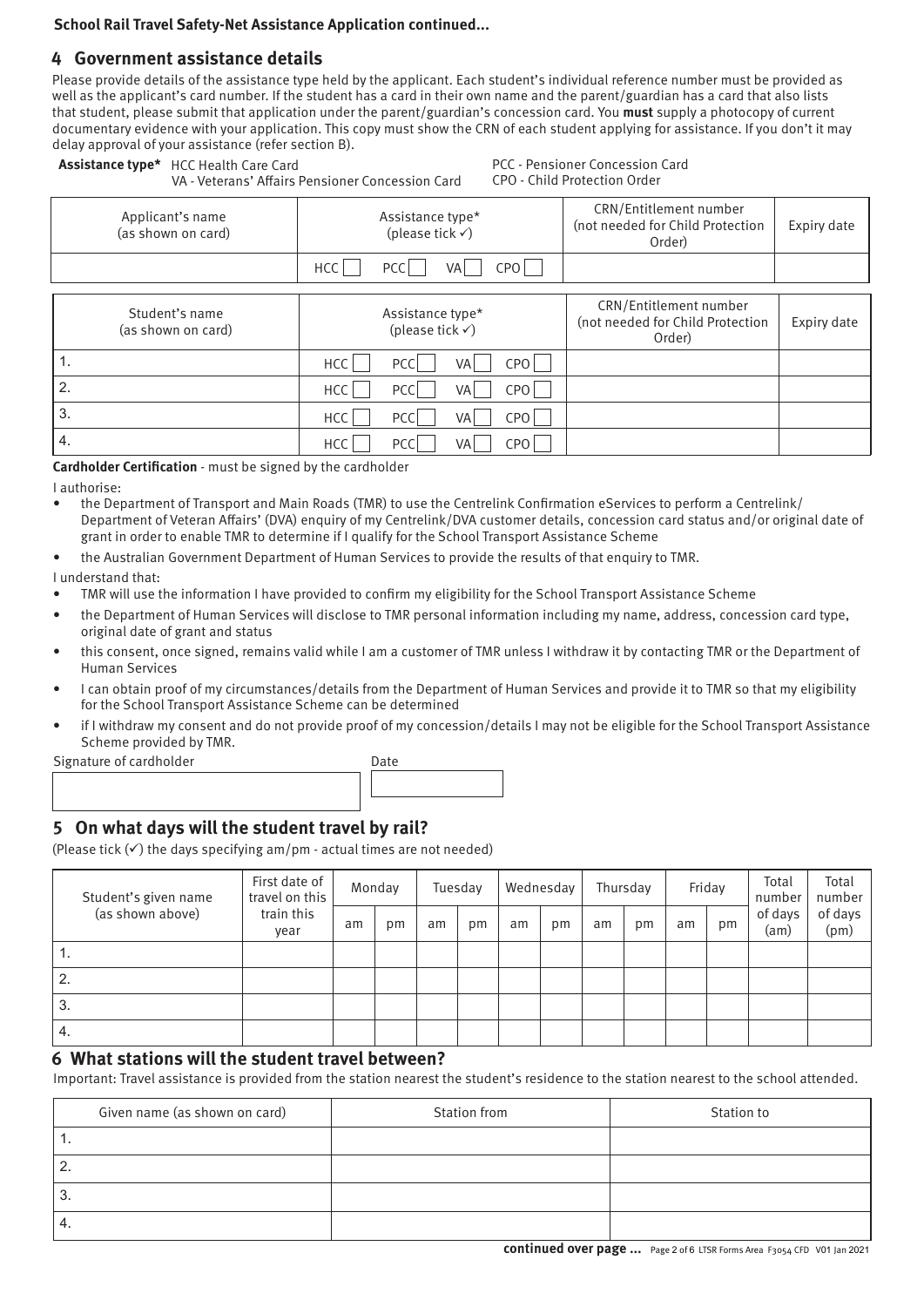## **School Rail Travel Safety-Net Assistance Application continued...**

# **7 Do you get or have you applied for other transport assistance for the students shown at section 3?**

If yes, please provide details.

| Family name | Given name | Type of assistance |
|-------------|------------|--------------------|
| . .         |            |                    |
|             |            |                    |
| ╭<br>ა.     |            |                    |
| 4.          |            |                    |

# **8 Names of other students already receiving or applying for transport assistance**

(including bus travel assistance and conveyance allowance)

| Family name | Given name | Other<br>initials | Date of birth | Name of school attended | Type of assistance<br>received for this student<br>or type applied for |
|-------------|------------|-------------------|---------------|-------------------------|------------------------------------------------------------------------|
|             |            |                   |               |                         |                                                                        |
| Ζ.          |            |                   |               |                         |                                                                        |

# **9 Certification by parent/guardian**

I certify that the above information provided is true and correct and I have read and agree to the conditions of travel as listed on the attachment of this application. I understand that I am required to complete a new application within seven days should there be any change in the information contained in this application. It is further understood that TMR reserves the right to withdraw travel assistance and recover monies paid, if investigations show the student/s to be ineligible. I understand that persons who intentionally provide false information to obtain a benefit may be liable to a fine under Section 149(3) of the Transport Operations (Passenger Transport) Act *1994*.

In order to assess an applicant's ongoing entitlement to assistance, TMR will verify the student's personal details with the school attended and schools will disclose to TMR updated information for that purpose.

By signing the certification below I am authorising this exchange of information between TMR and schools.

Signature of parent/guardian Date

Ensure that the certification at section  $\Delta$  has also been signed by the cardholder.

**Privacy statement:** TMR collects the information on this form as authorised under the Transport Operations (Passenger Transport) Act to assess eligibility for rail safety-net assistance. These details are accessible by authorised TMR staff and may also be provided to Queensland Rail and Department of Education staff as required. Details on this form may also be given to the Department of Human Services, Department of Veterans' Affairs and Child Safety Services. Your and the student's personal details will not be disclosed by TMR to any other third party without your consent unless required to do so by the law or for the purpose of *Information Privacy Act 2009.* 

Please send completed form to your nearest TMR office as listed on the tear off page of this form.

| TMR use only   |                    |     |          |          |                   |            |       |  |  |
|----------------|--------------------|-----|----------|----------|-------------------|------------|-------|--|--|
| Student's name | Data entry details |     | Approval | #        | $\%$<br>of travel | Start date | Notes |  |  |
|                |                    | Yes | No       | of zones |                   |            |       |  |  |
| 1.             |                    |     |          |          |                   |            |       |  |  |
| 2.             |                    |     |          |          |                   |            |       |  |  |
| 3.             |                    |     |          |          |                   |            |       |  |  |
| 4.             |                    |     |          |          |                   |            |       |  |  |

#### **Approving officer's certification**

I have assessed this application in accordance with the approved school transport policies and procedures and certify that the student/s is/are entitled to the level of assistance granted.

Officer's signature



#### **Input officer's certification**

I have reviewed travel details on this application with details recorded in STIMS and confirm the student/s is/are not receiving assistance for the same journey/s approved on this application. Appropriate details have been accurately recorded in accordance with the STIMS user manual.

Officer's signature

/ / Date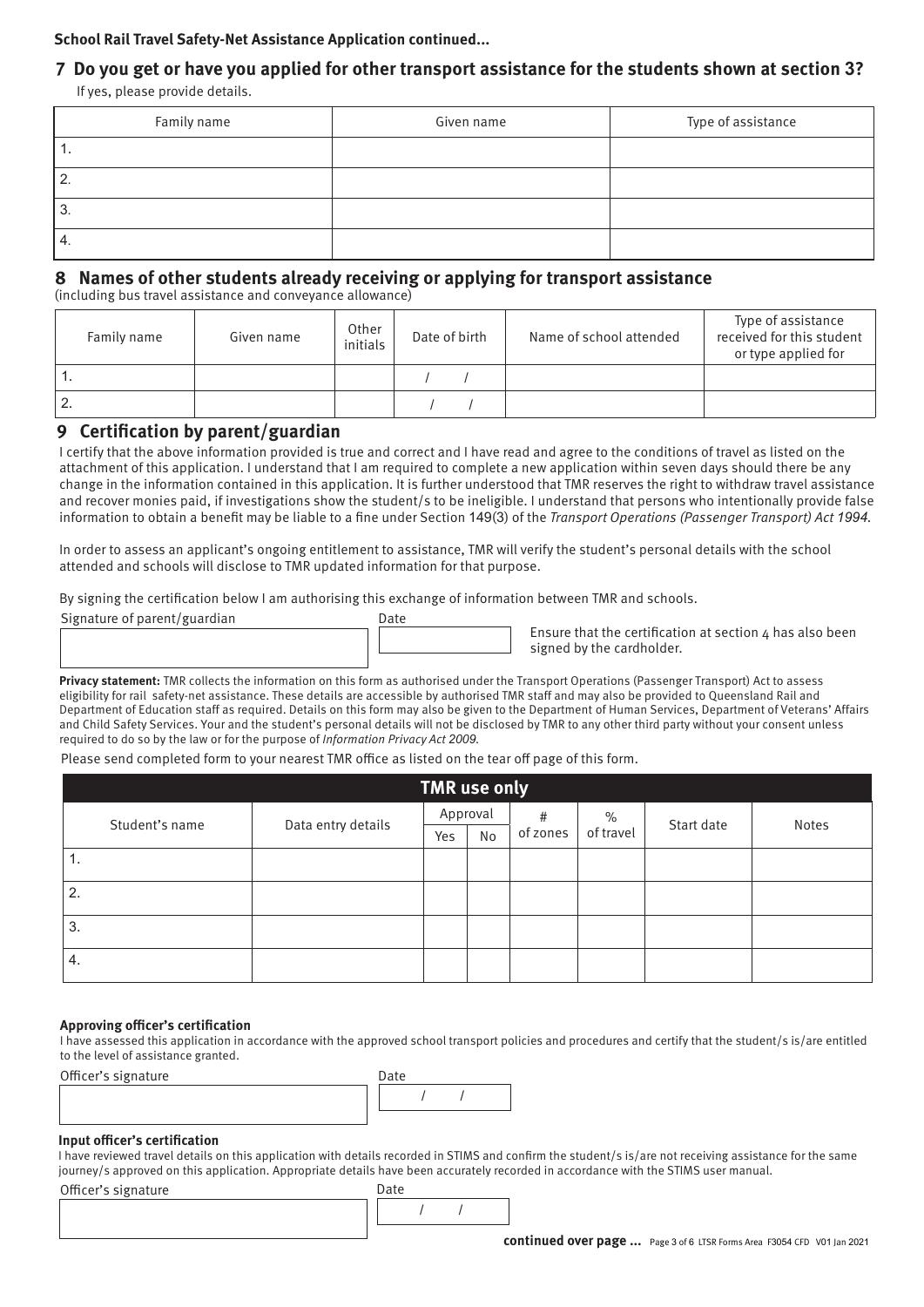## **School Rail Travel Safety-Net Assistance Application continued...**

# **Section B - What supporting documentation do I need to supply?**

**Note:** A copy of supporting documentary evidence must accompany this application. Please ensure that the copy provided lists the CRN of each student applying for assistance. If you do not supply current documentary evidence, processing of this application will be delayed. If the student has a card in their own name and the parent/guardian has a card that also lists that student, please submit the application under the parent/guardian's concession card.

# **Health Care Card**

You are required to supply your CRN and the CRN of each dependant you are wanting assistance for. This information is obtained from your Health Care Card (issued by the Department of Human Services).



# **Pensioner Concession Card**

You are required to supply your CRN and the CRN of each dependant you are wanting assistance for. This information is obtained from your Pensioner Concession Card (issued by the Department of Human Services).



# **Veterans' Affairs Pensioner Concession Card**

You are required to supply your entitlement number and the entitlement number of each dependant you are wanting assistance for. This information is obtained from your Veterans' Affairs Card.



# **Child Protection Order**

You are required to supply a copy of the 'Authority to Care For a Child' document issued by Child Safety Services. No additional supporting documentation will be required.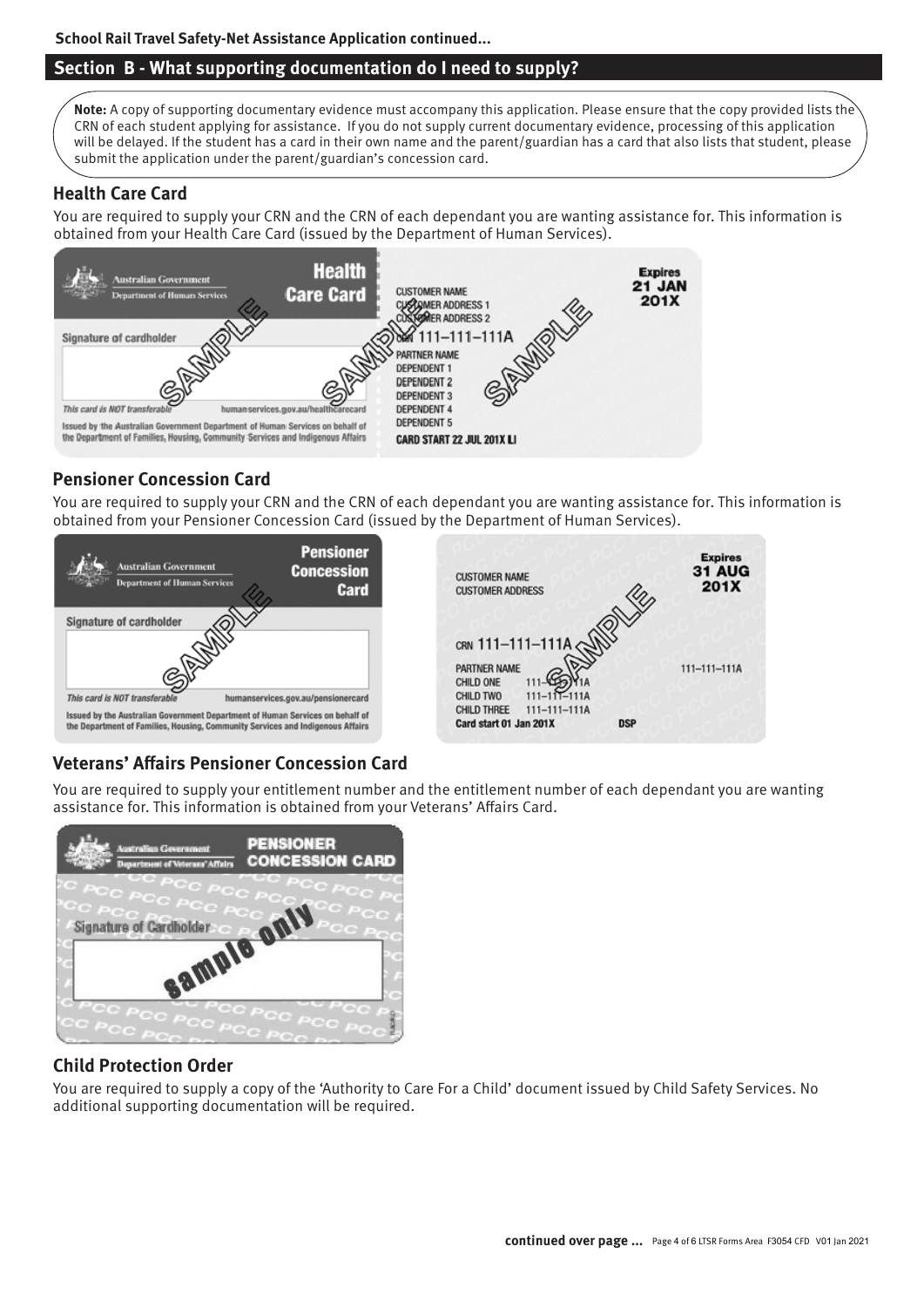

# **School Rail Travel Safety-Net Assistance Application**

School Transport Assistance Scheme

The instructions must be read before completing this form. Please keep these pages for your records.

# **Applying for rail safety-net assistance**

Complete this form if you wish to apply for rail safety-net travel assistance on the Queensland Rail Citytrain Network or the Gold Coast light rail tram network (G:link)

Fill in all questions on the form and attach your documentary evidence. If you do not, it may delay the processing of your form.

Return the completed form to your nearest TMR office as listed below.

#### **TransLink SEQ TransLink Sunshine Coast/Wide Bay**

**Southport**<br> **Maroochydore**<br> **PO Box 10420**<br> **PO Box 111**  PO Box 10420 PO Box 111 SOUTHPORT BC QLD 4215 Phone: 5585 1857 Phone: 5452 1800 Fax: 5585 1858 Fax: 5452 1818

Email: stgoldcoast@translink.com.au Email: maroochydore.st@translink.com.au

### **Ipswich**

 PO Box 630 BOOVAL FAIR QLD 4304 Phone: 3813 8613 Fax: 3813 8605 Email: stipswich@translink.com.au

### **Carseldine**

 GPO Box 1412 BRISBANE QLD 4001 Phone: 3863 9849 Fax: 3863 9812 Email: carseldine.st@translink.com.au

The application can take up to 20 working days to process or longer if you have not completed the form properly. Parents/guardians will be required to pay the full cost of travel until interim approval is granted. These costs are not refundable.

Successful applicants will be issued with a STAS *go* card. This card must be activated before use. Advice on how to activate the *go* card will be provided with the card.

If the student changes school or address during the year, or if the government assistance you receive changes, you will need to reapply for assistance within seven days of the change occurring.

### **Eligibility This is only a brief summary. Contact your nearest office or go to www.translink.com.au/schooltransport**

To be eligible for safety-net assistance the student must be listed as a dependant on the applicant's:

- Health Care Card (issued by the Department of Human Services)
	- Pensioner Concession Card (issued by the Department of Human Services)
	- Department of Veterans' Affairs Pensioner Concession Card.

Students who have a card issued in their own name, as well as students under a Child Protection Order issued by Child Safety Services may also qualify for assistance.

The student must also be:

- Attending an approved school in Queensland
- Under 19 at the time of application, unless they commenced full-time secondary study prior to their 19th birthday.

The student is not eligible if:

- The applicant is not a resident of Queensland
- They are from interstate or on student exchange.

Special things to note:

- 1. If more than one type of transport is being used by the student to get to school, they can only get safety-net assistance for one of them.
- 2. You can only get rail travel assistance from the station nearest the student's residence to the station nearest their school.
- 3. School transport assistance is available from only one address. This address must be the principal place of residence of the student's parent or guardian. For students under shared guardianship, parents must decide from which address they will apply for assistance.
- 4. If the STAS *go* card is lost, contact the TransLink Call Centre on 13 12 30 to cancel the old card and arrange for a replacement. Once the replacement card is received it will need to be activated.
- 5. The student must behave properly at all times when travelling, and should make sure that his/her school bag does not get in the way of other passengers.